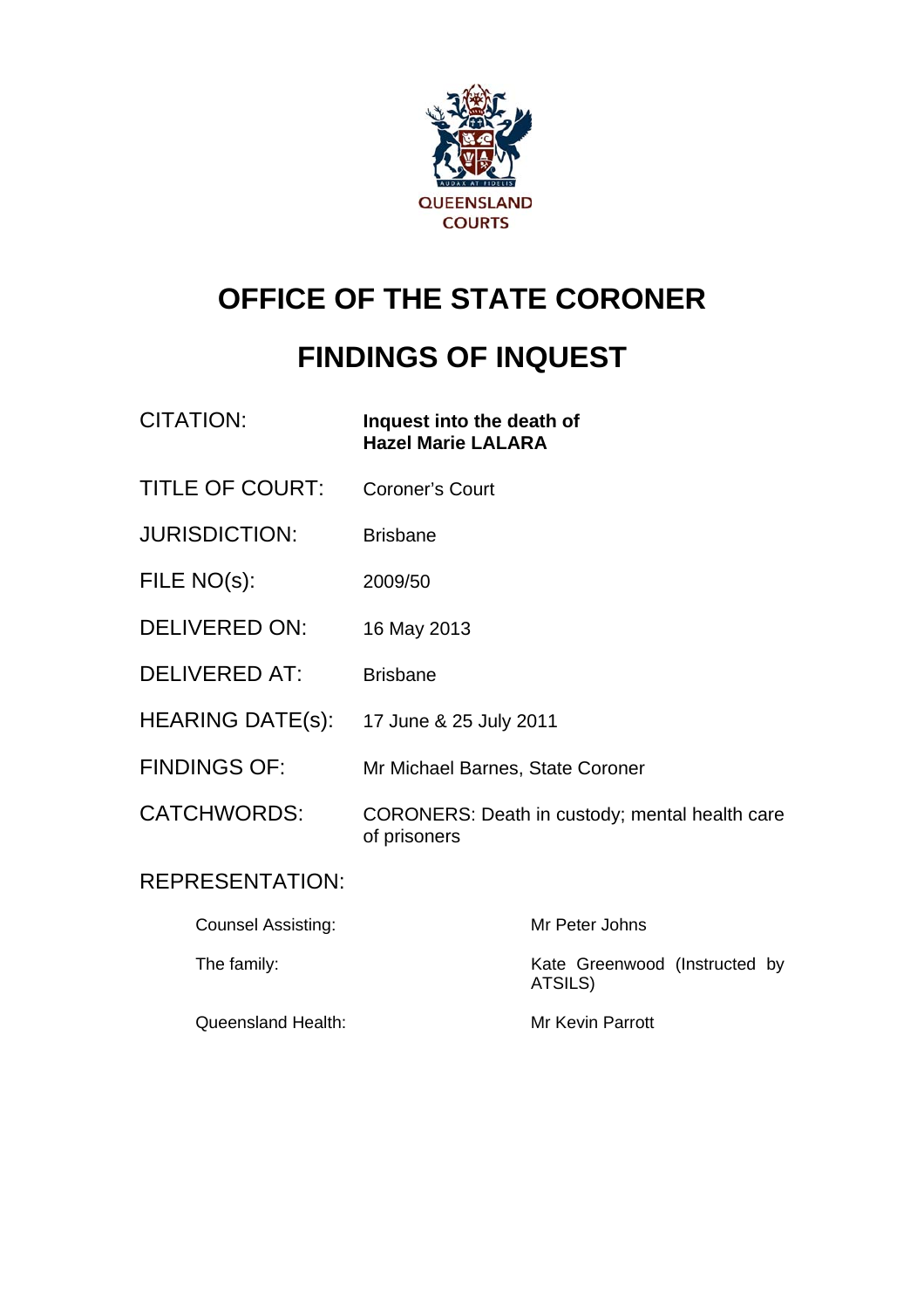### **Table of Contents**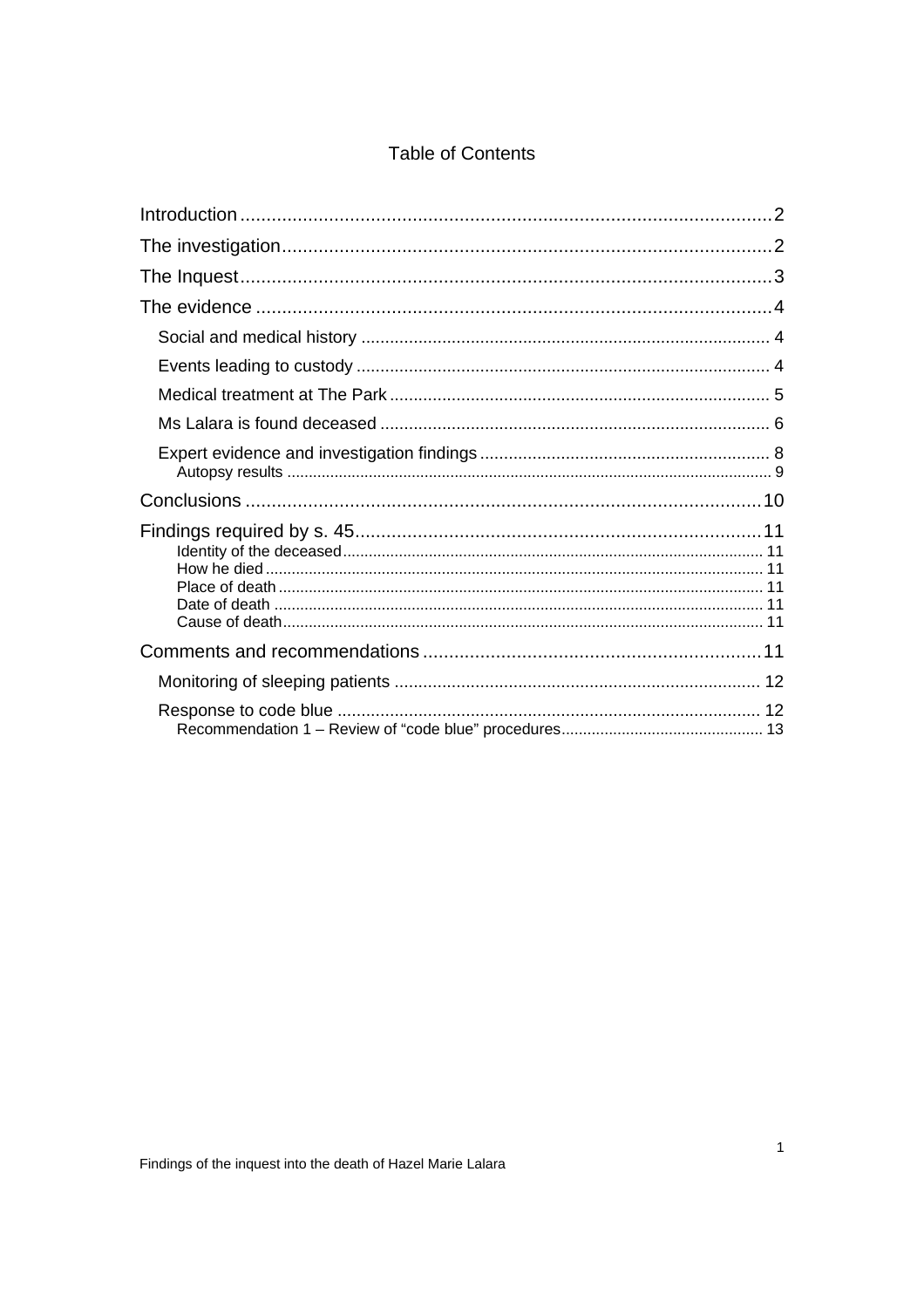<span id="page-2-0"></span>The *Coroners Act 2003* provides in s. 47 that when an inquest is held into a death in custody, the coroner's written findings must be given to the family of the person who died, each of the persons or organisations granted leave to appear at the inquest and to various officials with responsibility for the justice system. These are my findings in relation to the death of Hazel Marie Lalara. They will be distributed in accordance with the requirements of the Act and posted on the web site of the Office of the State Coroner.

## **Introduction**

Hazel Lalara was arrested in late 2008 for an alleged assault. It was apparent she was suffering from psychosis at the time. Her ongoing condition and history of schizophrenia led to her being held at The Park Centre for Mental Health (The Park) when she was remanded in custody. Over the following four weeks she was treated there for her psychiatric illness and for a number of physical co-morbidities. Early on the morning of 29 January 2009, after noticing during routine checks that Ms Lalara had not moved for more than an hour, a nurse entered her room and found her deceased.

These findings:

- confirm the identity of the deceased person, how she died, the time, place and medical cause of her death;
- examine the significance of the post-mortem toxicological results to both the adequacy of Ms Lalara's psychiatric treatment; and, whether she had access to illicit drugs in The Park;
- consider the adequacy of the health care Ms Lalara received for her other health problems; and
- examine the adequacy and appropriateness of the approach taken by nursing staff at The Park when checking on sleeping patients.

## **The investigation**

The investigation was conducted by Detective Senior Constable James Horrocks. He compiled a coronial report setting out the findings of that investigation and gave evidence at the inquest.

DSC Horrocks commenced work at 6am on 29 January 2009 and was assigned to investigate the death of Ms Lalara. He immediately travelled to The Park where he was met by uniformed police. He inspected Ms Lalara's room and arranged for a scenes of crime officer to take a series of photographs while her body remained *in situ*. DSC Horrocks told the inquest he saw no signs indicative of Ms Lalara having been involved in a struggle prior to her death. He then seized all medical records relating to Ms Lalara.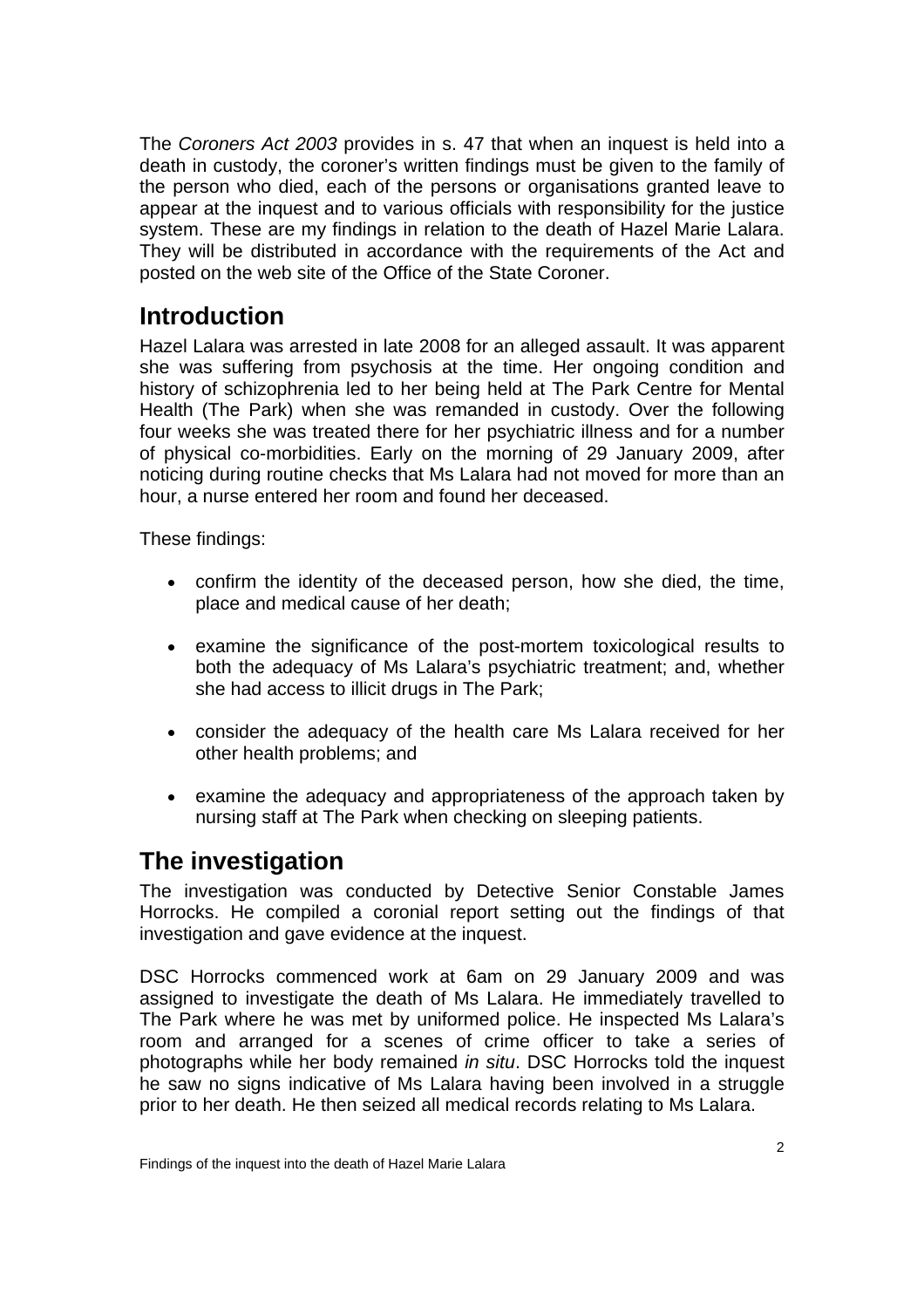<span id="page-3-0"></span>DSC Horrocks attended the pharmacy at The Park and spoke to various staff members in order to investigate the possibility Ms Lalara had accessed medication stored on site. There was nothing to support this concern and no other evidence suggesting Ms Lalara had engaged in self harm.

DSC Horrocks arranged for statements to be taken from all nursing staff who had dealt with Ms Lalara in the days prior to her death. He obtained medical records from Ms Lalara's general practitioner and statements from some of her treating doctors. In his report DSC Horrocks included all documentation relating to Ms Lalara's arrest and her being placed into custody.

Counsel assisting obtained a medical report critiquing the adequacy of the medical care provided to Ms Lalara (including an opinion on the conduct of nursing staff on the morning of her death). He obtained another report from an independent toxicologist to assist with the investigation into the contents of the post mortem toxicology report. After receiving submissions from counsel for the family, statements were sought from two other doctors who had treated Ms Lalara in the days prior to her death. One of those doctors now suffers dementia and a statement was not pursued when it became apparent it would be of little assistance.

Once this further material had been received, counsel assisting sought and obtained an updated opinion from the independent medical practitioner engaged to examine the adequacy of the treatment provided to Ms Lalara.

I am satisfied that the scene of Ms Lalara's death was properly secured once medical treatment had ceased and that the integrity of physical evidence was maintained. I am also satisfied that all relevant material has now been collated. I commend DSC Horrocks and Mr Johns on their endeavours.

## **The Inquest**

A pre-inquest conference was held in Brisbane on 17 June 2011. Mr Johns was appointed as counsel to assist me with the inquest. Leave to appear was granted to the family of the deceased, the QPS Commissioner, and Queensland Health.

The inquest took place on 25 July 2011. All of the statements, records of interview, medical records, photographs and materials gathered during the investigation were tendered at the inquest. A significant amount of further material was collated and various further documents accepted as exhibits after that one day of oral evidence. Submissions were called for and received in relation to the hearing of further oral evidence. I concluded that further oral evidence was unlikely to assist me and asked Counsel Assisting to distribute his submissions. I have considered those submissions and the submissions of the other parties, particularly the very helpful and detailed submissions on behalf of the family of Ms Lalara, in arriving at my findings.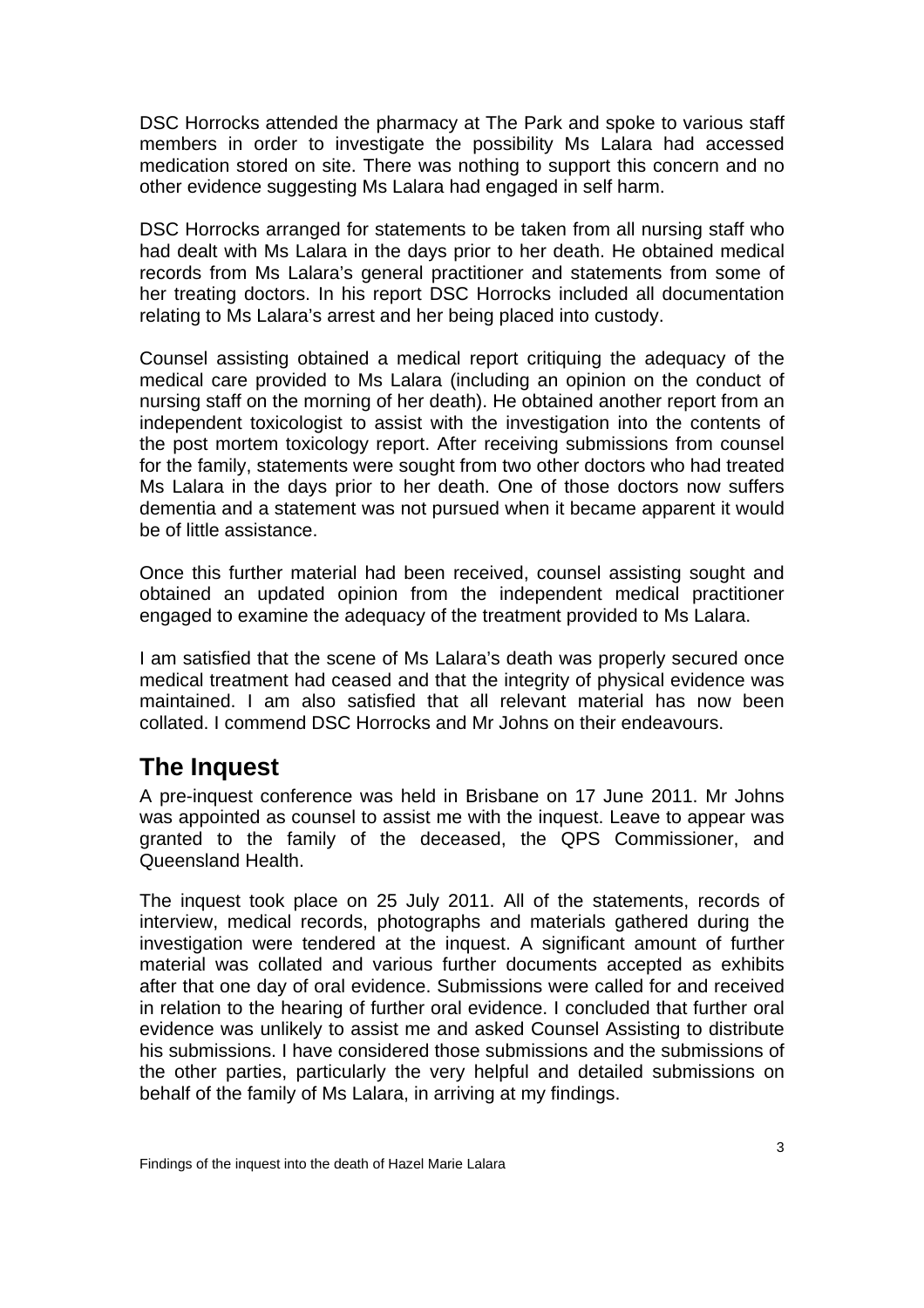## <span id="page-4-0"></span>**The evidence**

### *Social and medical history*

Hazel Marie Lalara was born on 24 February 1964. She lived a traditional life in the Northern Territory prior to her relocation to Brisbane. For cultural reasons, it is the wish of her family that personal details about her and her life not directly related to issues surrounding her cause of death remain private.

Records from Inala Indigenous Health Service show that Ms Lalara had been a patient of that service since 2001. They also show a history of having been involved in a motor vehicle accident in 2003 and, over the following years, being seen in relation to chronic pain, a fatty liver, sciatica, schizophrenia and peripheral neuropathy. Ms Lalara had been referred to a neurologist for the last condition in April 2007 at which time it was nominated as her 'principal complaint'. When she was seen by the service in December 2008, Ms Lalara is said to have appeared in good spirits and with significantly reduced pain levels.

Ms Lalara told the service in 2008 that she had ceased all medication previously prescribed to her for schizophrenia the 'previous year'. She was always pleasant with the service staff and attended her appointments on time. Ms Lalara told the service in 2008 that she was living alone but would receive regular visits from her niece who cooked all meals for her.

#### *Events leading to custody*

On 28 December 2008 Ms Lalara was arrested by police after it was alleged she had attacked her neighbour with a knife. It is evident that her motivation for doing so was the sincere but deluded and unfounded belief that the neighbour had raped her daughter and was poisoning her food. There is compelling evidence to show this is incorrect and the distressing thoughts she had been ruminating upon for at least a week were the result of a reoccurrence of psychosis associated with her chronic schizophrenia.

After her arrest Ms Lalara was held at Richlands watch-house and, when medically assessed, she reported hearing multiple voices. On 31 December 2008 she was remanded in custody until 5 January 2009 so that a more detailed psychiatric review could take place with a view to assessing her treatment needs. On 2 January 2009, the clinical director of mental health at The Park, Dr Darren Neillie, personally assessed Ms Lalara. He issued an involuntary treatment order (ITO) after concluding:

*Ms Lalara has been given a diagnosis of schizophrenia and presents with psychotic symptoms in the form of persecutory delusions and auditory hallucinations. Ms Lalara has not been eating for at least one week as a result of her psychotic symptoms. She requires immediate treatment.*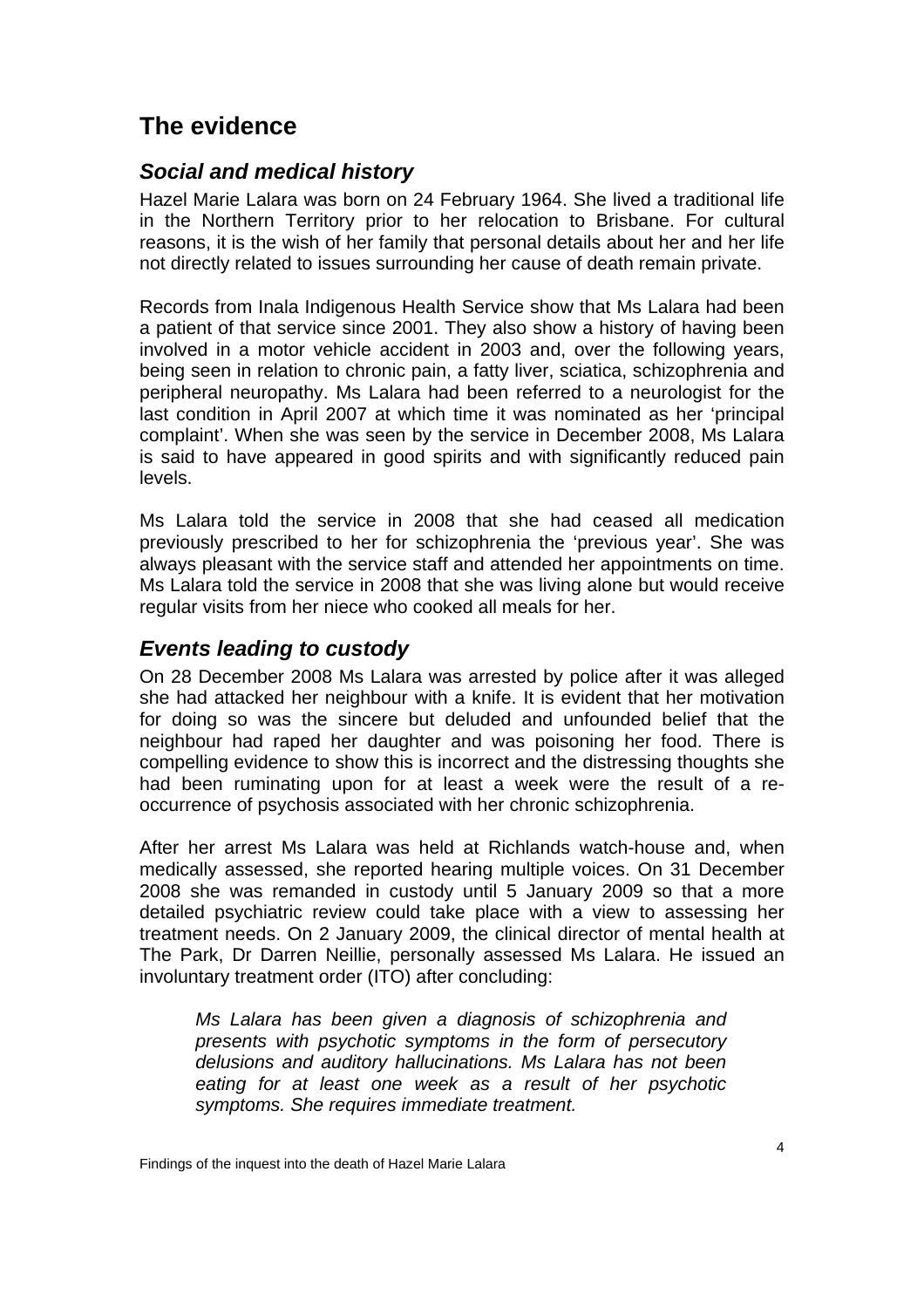<span id="page-5-0"></span>Ms Lalara was accepted into the high security inpatient service (HSIS) at The Park and transferred there that day. On 5 January 2009, she was remanded in custody to reappear at Richlands Magistrates Court on 6 February 2009.

The family of Ms Lalara were critical of her access to medical care during the first few days of her incarceration at Richlands watch house. It is my view that this period is too far removed from the proximate cause(s) of her death to be caught by my jurisdiction. However, I note that the period in question occurred in the Christmas holiday period when all but essential services tend to be difficult to access. There is no evidence that any delay in the provision of psychiatric services contributed to Ms Lalara's death.

#### *Medical treatment at The Park*

Ms Lalara was initially treated by a psychiatrist, Dr Jonathan Mann who saw her on 5, 7, 9 and 13 January 2009. Dr Mann agreed with the existing diagnosis of schizophrenia and continued Ms Lalara on her antipsychotic medication, risperidone. On 13 January 2009, Dr Mann increased the level of resperidone prescribed to Ms Lalara. Despite this she continued to suffer periods of psychosis.

While Dr Mann was on leave, Ms Lalara was treated by the psychiatric registrar, Dr Daniel Dagge. He was supervised by Dr Neillie.

Dr Dagge first reviewed Ms Lalara on 21 January 2009 after nursing staff expressed concern about her levels of agitation, anxiety and insomnia. Dr Dagge found Ms Lalara to be disorganised in her thoughts and preoccupied with delusional beliefs relating to her daughter and other paranoid themes. She described to him auditory hallucinations and high levels of subjective distress. Dr Dagge discussed her peripheral neuropathy with Ms Lalara. She told him her symptoms had been relieved in the past by Amitriptyline and regular marijuana use. Dr Dagge doubled the dosage of Amitriptyline already prescribed but remained concerned with Ms Lalara's unresponsiveness to anti-psychotic medication. After a conference with Dr Neillie on 23 January 2009, Ms Lalara's risperidone prescription was again increased and she was prescribed Diazepam twice a day. Dr Dagge discussed these changes with Dr Mann when he returned from leave on 26 January 2009.

At the request of Dr Neillie, Dr Peter Wheatley, a general medical practitioner, had conducted a physical examination on Ms Lalara on 2 January 2009. He provided a statement to investigating police in which he noted:

*I was able to ascertain that Hazel Lalara had several medical issues. These included chronic lower back pain with a past history of L5 surgery, peripheral neuropathy in both lower limbs which manifested as chronic pain/hot flushes in the lower limbs and hypothyroidism.*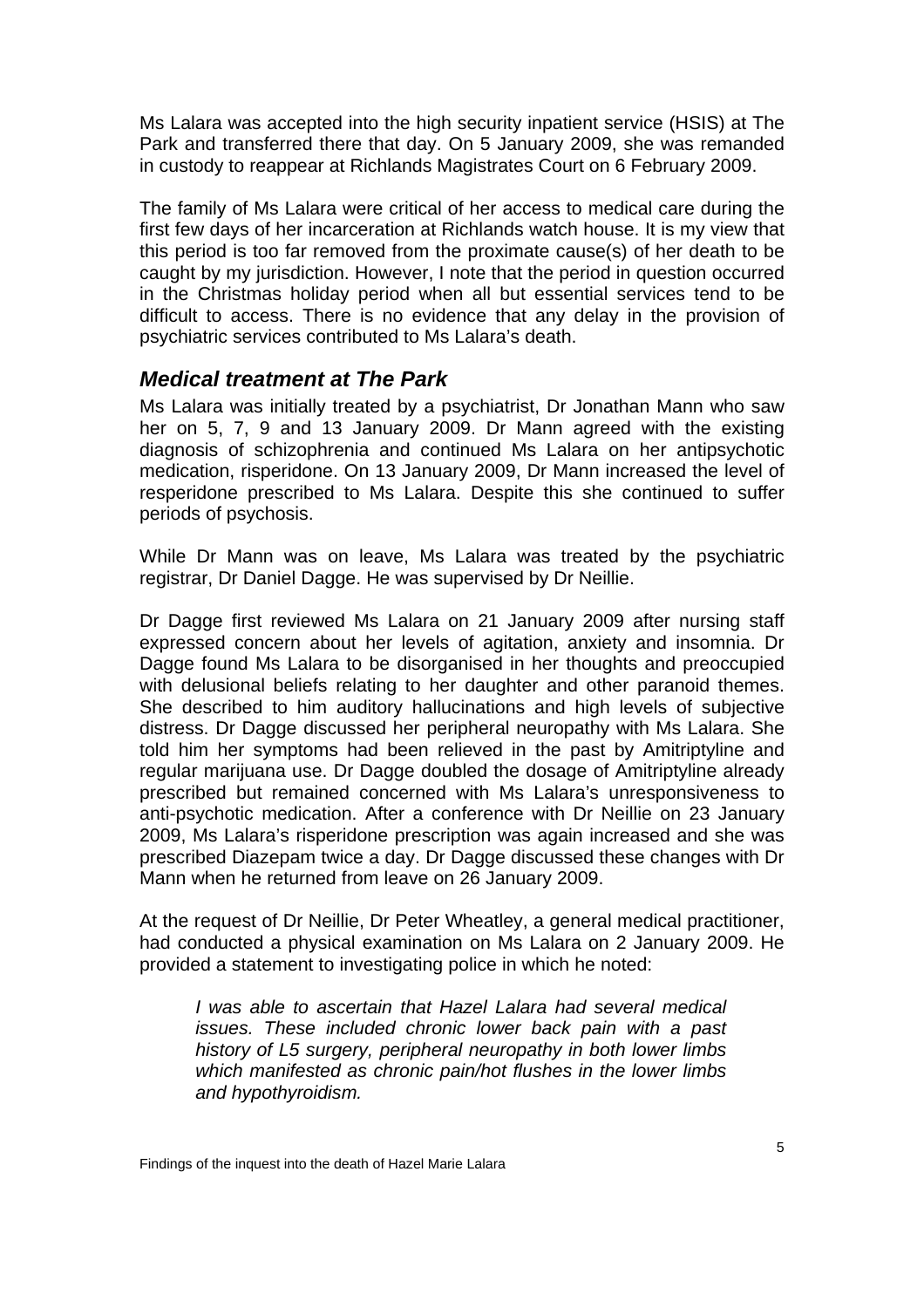<span id="page-6-0"></span>On physical examination he found Ms Lalara to be dishevelled, mildly dehydrated and with a slow and 'somewhat wide-based' gait.

After her arrival at The Park, Ms Lalara was referred to the medical officer in charge of general health services, Dr Melville Court. He saw her on 28 January 2009 at which time Ms Lalara complained of sensory loss in her legs and feet and tightness up to the waist. Dr Court referred Ms Lalara to a neurologist, Dr Peter Mann, who she was able to see later that day.

Dr Peter Mann confirmed a diagnosis of peripheral neuropathy and considered the results of a number of pathology tests. Despite these tests and his examination, no specific cause could be identified for the condition. Dr Peter Mann's contemporaneous notes state:

*Sensory symptoms adequately controlled by present dosage of Endep.* 

Dr Peter Mann provided a statement in which he said:

*As the patient's symptoms were adequately controlled by medication, no other therapies were recommended. Further investigation of peripheral neuropathy would have required a significant improvement in the patient's mental state and probable transfer to a public hospital with neurological facilities.* 

It is evident from the progress notes in Ms Lalara's medical records that, at times, the nursing staff found her difficult to manage. I am satisfied, though, that neither this, nor any other factor resulted in a deficiency in the quality of physical or mental health care provided to her. I am grateful to counsel for the family of Ms Lalara for preparing a detailed chronology of her reported symptoms and the medication administered by nursing staff. It is evident from this that, commencing on 21 January 2009 Ms Lalara was given olanzapine, sometimes in combination with either diazepam and/or paracetamol in order to relieve her anxiety. I will comment on the significance of this later in these findings.

#### *Ms Lalara is found deceased*

In addition to her two medical appointments on 28 January 2009, records show that Ms Lalara participated in a swimming session. Nursing notes suggest that she participated well in this session although at around 1pm she became somewhat vocal and defiant in her dealings with staff. At 3:50pm Ms Lalara was given 2.5mg of olanzapine for anxiety and received her regular medications at 7:30pm as usual.

At 11pm and again at 11:15pm Ms Lalara used her buzzer to call nursing staff to her room. On the first occasion she needed help adjusting her clothes and on the second she wanted a message passed to another patient to the effect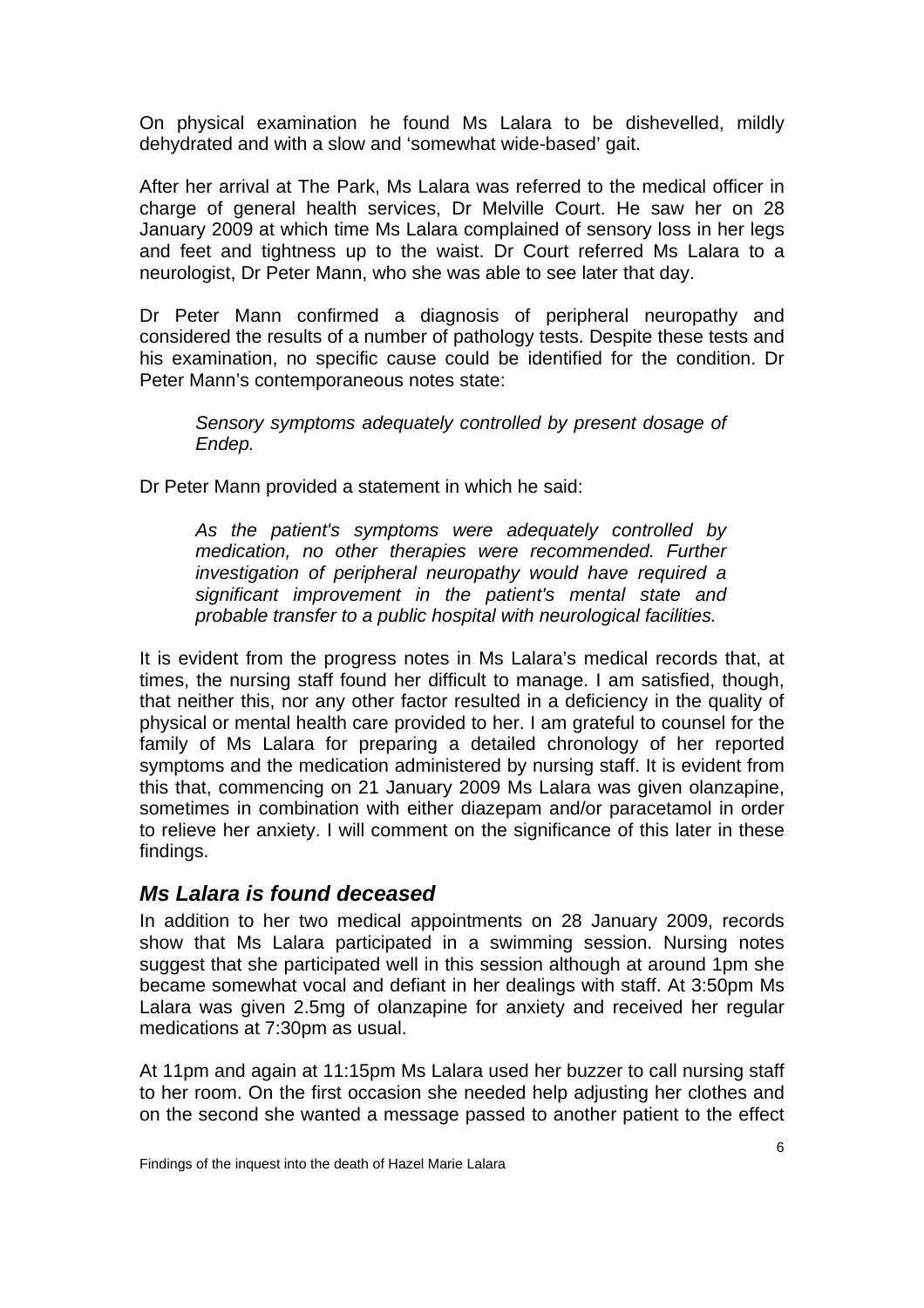that the other patient was welcome to access Ms Lalara's fridge. Nursing staff attended to each and, on finding the other patient asleep notified Ms Lalara who seemed content with the situation.

It was the practice in the HSIS ward at The Park for nursing staff to check on patients every 30 minutes unless more regular checks were required. The two male nurses who conducted these rounds between 11:30pm and 3:30am recall seeing Ms Lalara sleeping and noted nothing out of the ordinary.

Tram Tran was assigned to conduct checks on the patients from 4am until the end of her shift at 7am. She told the inquest that she had been trained to conduct these checks in the least intrusive fashion possible while ensuring the patient was safe and breathing. Ms Tran did this by shining a torch through the glass panel on the patient's door onto the ceiling rather than directly onto the patient. It was her experience that patients in the HSIS could become extremely distressed in circumstances where they are unexpectedly woken. She also told the inquest that in her experience it was not uncommon for patients to remain in the same sleeping position over the course of two or three observation periods.

When Ms Tran looked into Ms Lalara's room at 4am, she noticed that Ms Lalara was lying on the side of the bed closest to the observation window and facing the door. Her right leg and foot were hanging over the side of the bed but not touching the floor. She satisfied herself that Ms Lalara was asleep.

At 4:30am, Ms Tran found Ms Lalara lying in the same position. She was able to satisfy herself that Ms Lalara was asleep but did make a mental note to check whether there had been any movement when she next checked the room.

At 5:00am, there had been no change and after observing her for some minutes it became clear that Ms Lalara was not breathing. Ms Tran sought the help of another nurse, Diane Fraser. Ms Fraser could not make an assessment from outside the room. It seems that, like Ms Tran, Ms Fraser placed a great deal of importance on not waking a patient unless there was clear evidence of an emergent need to enter their room. In this case she was sufficiently concerned that she sought help from another nurse, Luis Fernandez. Mr Fernandez opened the door to Ms Lalara's room with a key and then checked for vital signs. He could detect no pulse or any breathing. He and Ms Fraser found Ms Lalara to be extremely cold and noted some rigidity. It was only at this time that a 'code blue' was called.

The acting nursing manager, Stephen Allen, responded to the code blue. He was told by the other nursing staff present that they could find no signs of life and on conducting his own examination it was clear Ms Lalara was not breathing and had no pulse. After this quick initial assessment Mr Allen's immediate reaction was to run to obtain an oxygen cylinder and mask which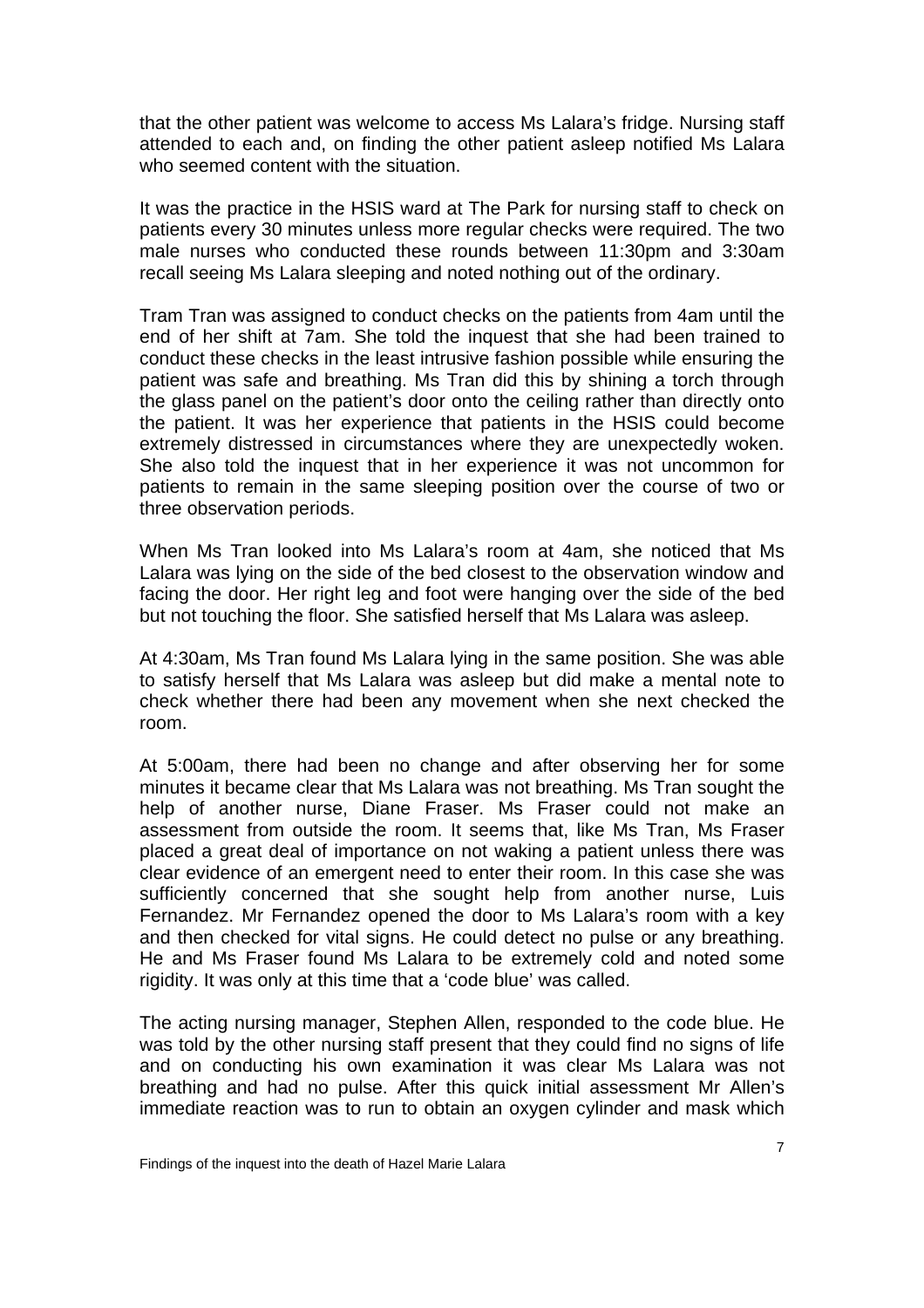<span id="page-8-0"></span>he brought back to Ms Lalara's room. On his return he again checked for vital signs and on this occasion noted Ms Lalara was cold to the touch, her pupils were fixed and un-reactive. He formed the view that resuscitation attempts would be futile and discussed this view with the other staff members.

Dr Shannon McCluskey attended at 5:25am and declared Ms Lalara deceased.

#### *Expert evidence and investigation findings*

The investigation found no evidence of the involvement of a second person in the death of Ms Lalara. No evidence was found indicating that Ms Lalara was suicidal in the lead up to her death or had taken any steps to end her life. Initial investigations into the possibility she may have gained access to medication held on site at The Park indicated she had not and toxicology results were consistent with the medication she had been prescribed.

Dr Griffiths is a general practitioner employed by the Clinical and Forensic Medicine Unit (CFMU). After considering the police report and relevant medical records he concluded that the decision not to attempt resuscitation of Ms Lalara was a reasonable one. He was, though, critical of the procedures and equipment available at The Park for the response to calls of 'code blue' (medical emergency).

Dr Griffiths later considered a report obtained from Dr Peter Mann and again reviewed the clinical notes relating to Ms Lalara in order to consider whether there were any clinical indicators of 'decompensated heart failure' that ought to have alerted staff. He confirmed that, in his opinion, there were not. He did express some concerns about a possible link between the drug olanzapine and incidence of fatal arrhythmias. I will address this issue in my conclusions.

In his final report Dr Griffiths came to the following conclusion:

#### *I do not believe this was a preventable death*.

Professor Olaf Drummer is Head, Department of Forensic Medicine at Monash University. He was asked by counsel assisting to provide a brief opinion on possible links between the drugs detected during the post mortem toxicological analysis and the cause of death. He nominated oxycodone as the only drug likely to have had any significance in the death but noted that if Ms Lalara had been prescribed this drug then it is likely she had built tolerance to it and, in that case, it would have little causal connection to the death. In Ms Lalara's case this drug had been prescribed.

A root cause analysis (RCA) was conducted by Queensland Health into the circumstances surrounding Ms Lalara's death. That analysis did not identify any problems relating to the circumstances in which Ms Lalara was found deceased. It did, though, state: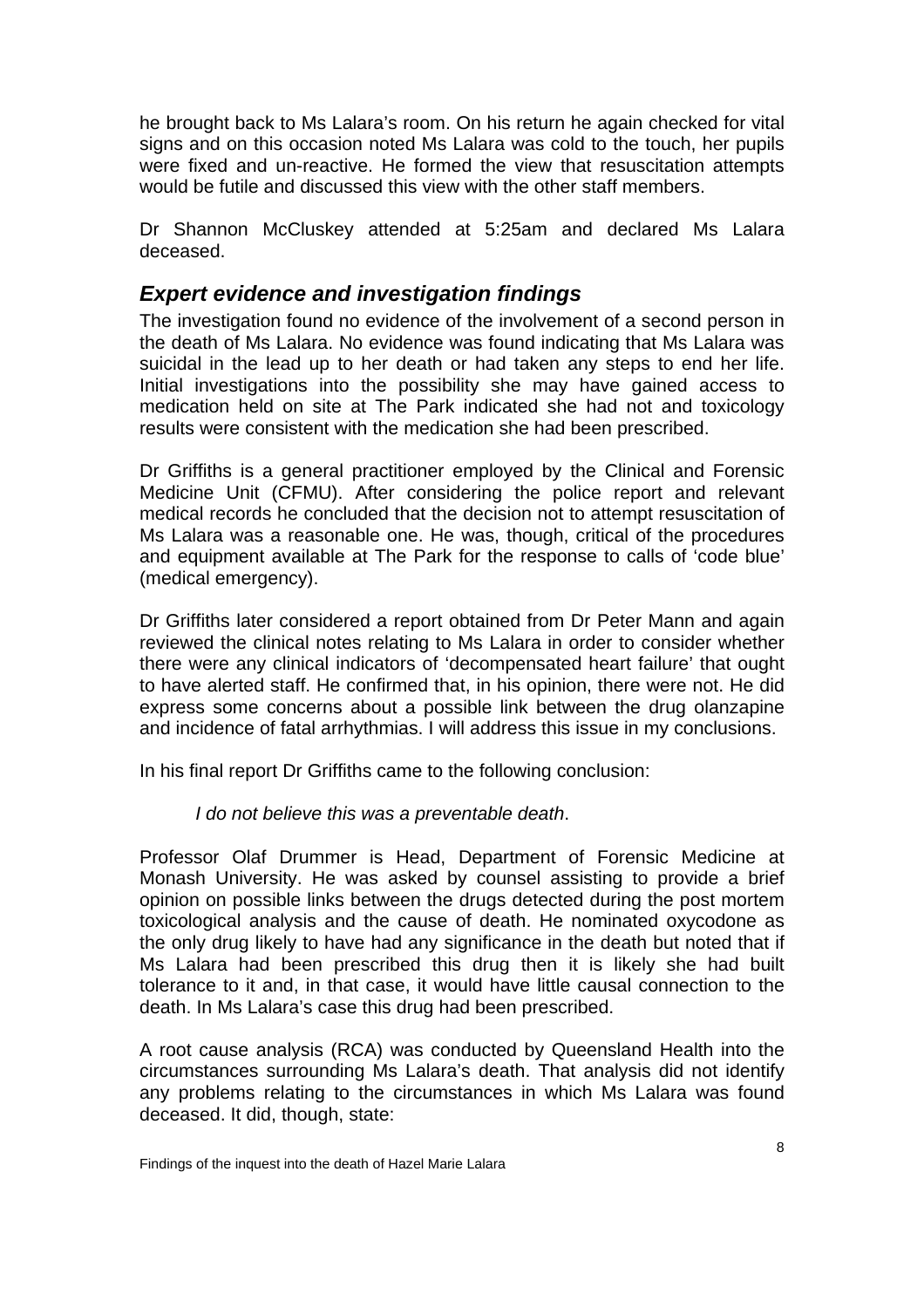<span id="page-9-0"></span>*During the course of the RCA whilst reviewing the documentation and consumer's medical records, it was noted that certain services (clinical/non-clinical) that had contact with the consumer or had provided care and/or treatment to the consumer had not made any documentation within the consumer's medical record.*

In particular this appeared to relate to contact Ms Lalara had with ATSI support services and medical rehabilitation services. A recommendation was made in the following terms:

*Review the minimal documentation requirements for all services (clinical/nonclinical) who provide service to the consumer at The Park Centre for Mental Health, and update the facility's "Clinical Documentation" procedure ensuring these requirements are clearly stated.* 

#### **Autopsy results**

An autopsy was undertaken on Ms Lalara's body by an experienced forensic pathologist, Dr Alex Olumbe, on the morning of 30 January 2009.

Samples were taken for histological and toxicological examination.

Dr Olumbe found no signs of recent injury. Toxicological results showed the presence of multiple drugs and their metabolites. These could be attributed to the medications Ms Lalara was receiving at the time of her death. Dr Olumbe noted that some of these were at levels above that which would be expected from the ingestion of therapeutic doses. He concluded, though, that in none of these cases was there a link with the cause of death. As noted above, this is a view shared by other doctors who have reviewed the findings. Dr Olumbe stated:

*Autopsy examination showed a significant finding of a dilated heart (possibly dilated cardiomyopathy) which is sufficient to have caused the sudden death.* 

*There was moderately severe pulmonary (lung) emphysema and morbid obesity which could have contributed to her death.* 

*There was no injury or any other natural disease which could have contributed or led to her death.* 

Dr Olumbe issued an autopsy report on 6 November 2009 in which he recorded the cause of death to be:

*1(a). Dilated cardiomyopathy;* 

Findings of the inquest into the death of Hazel Marie Lalara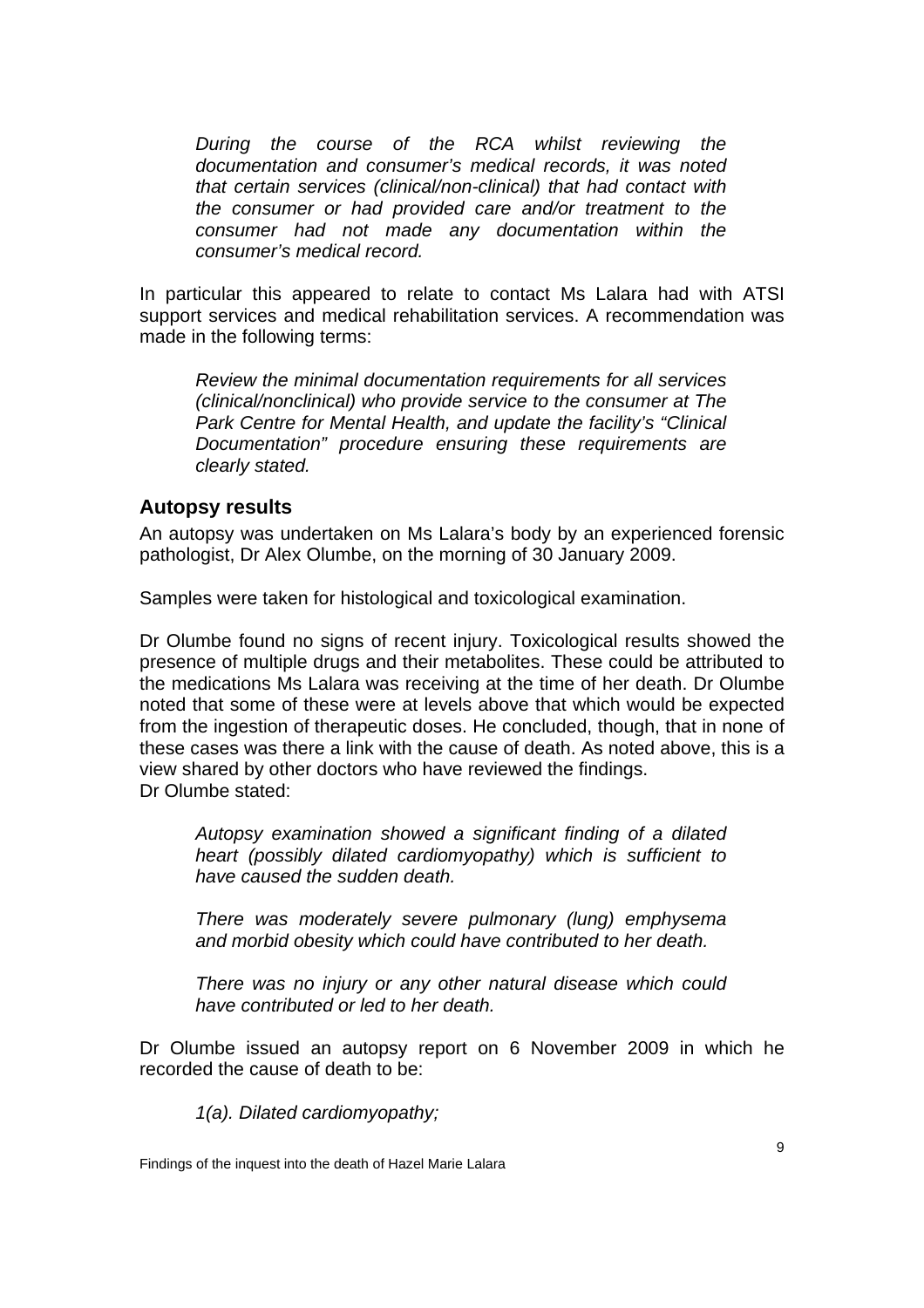<span id="page-10-0"></span>Other contributory factors*: 2. Emphysema, Obesity* 

Toxicology testing also detected the presence of a metabolite of cannabis. Dr Griffiths noted that only the metabolite of cannabis rather than the active 'parent substance' was present.

Notes taken in preparation for her admission to The Park record that Ms Lalara had been using five cones of cannabis a day prior to her arrest in late December 2008. Dr Griffiths concluded:

*The presence of the inactive acid carboxy metabolite alone and in the absence of its psycho-active parent, cannot be taken to mean that Ms (Lalara) had been exposed to THC during her last period in hospital and can readily be explained by her previous chronic exposure.* 

## **Conclusions**

I conclude the medical care provided to Ms Lalara while a patient at The Park was adequate and appropriate. It is clear she had at times a fractious relationship with nursing staff but there is nothing connecting this to her death; nor is it something that gives rise to a need for further inquiry. I am satisfied the level of care she received was commensurate with that which she might have reasonably expected in the community.

I am not persuaded that there is any discernable link between Ms Lalara's physical symptoms as reported to medical staff at The Park and her ingestion of olanzapine. Symptoms relating to her leg pain as well as references to drowsiness are evident even without corresponding use of this drug. There is nothing on which it could be reasonably concluded that a medical practitioner should have foreseen the likelihood of the markedly dilated heart that led to Ms Lalara's death.

I do not consider Ms Lalara's death was caused by any action or inaction by medical staff at The Park and adopt the opinion of Dr Griffiths that, sadly, this was not a preventable death.

While I readily accept the family's submission that it is always preferable for Indigenous patients to have access to an Indigenous Liaison Officer to maximise the potential for effective communication, I am not persuaded that the absence of such a service contributed to this death. I note Queensland Health are also committed to providing this service whenever possible. I accept their evidence that considerable difficulties have been encountered in recruiting to these positions.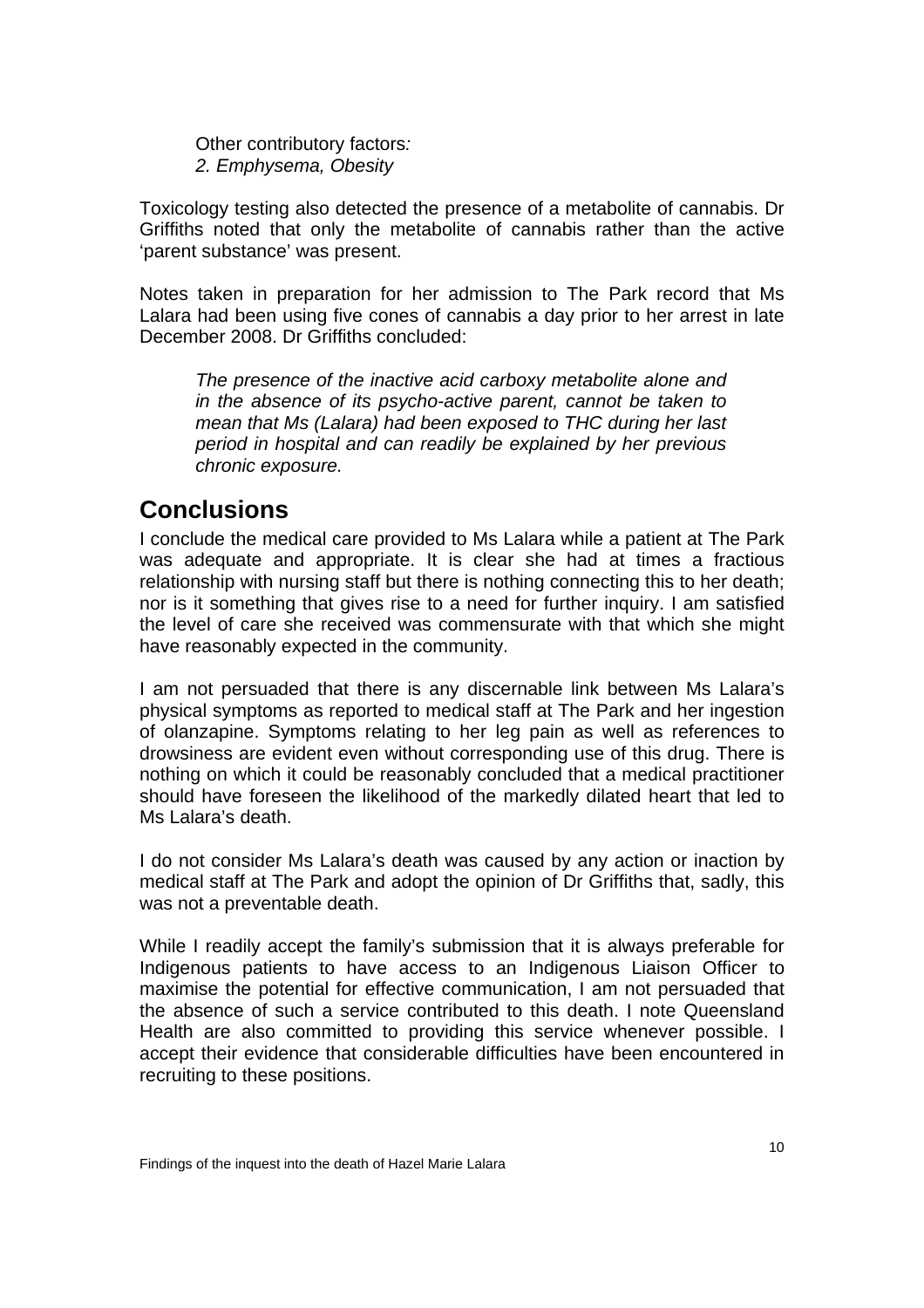<span id="page-11-0"></span>The rare but known link between olanzapine use and fatal arrhythmia has to be balanced against the benefits of the drug. There is no suggestion that dispensing of this medication was in any way inappropriate for a woman of Ms Lalara's medical history and presenting symptoms.

I accept that the decision made by the acting nurse manager, Mr Allen, not to attempt resuscitation was reasonable in the circumstances. Certainly it is evident now that it would have been futile although there of course must be a bias towards making an attempt if there is any doubt at the time. On this occasion there was sufficient evidence to support the decision of Mr Allen.

The family submit I should not find 'heart failure' as a cause of death, correctly pointing out that in almost every case the heart ceases to operate before or at the point of death. I accept that. However, dilated cardiomyopathy is something more: it is a heart muscle disease affecting the left ventricle limiting the ability of the heart to effectively pump blood. It can lead to heart failure in a variety of ways.

## **Findings required by s45**

I am required to find, as far as is possible, the medical cause of death, who the deceased person was and when, where and how she came by her death. As a result of considering all of the material contained in the exhibits, I am able to make the following findings.

|                    | <b>Identity of the deceased</b> - The deceased person was Hazel Marie Lalara.                                                                                                        |
|--------------------|--------------------------------------------------------------------------------------------------------------------------------------------------------------------------------------|
| How he died -      | She died from natural causes while remanded<br>in custody and the subject of an involuntary<br>treatment order in the high security section of<br>The Park Centre for Mental Health. |
| Place of death $-$ | Ms Lalara died at Wacol in Queensland.                                                                                                                                               |
| Date of death $-$  | She died on 29 January 2009.                                                                                                                                                         |
| Cause of death $-$ | Ms Lalara died from dilated cardiomyopathy.                                                                                                                                          |

## **Comments and recommendations**

Section 46 provides that a coroner may comment on anything connected with a death that relates to public health or safety, the administration of justice or ways to prevent deaths from happening in similar circumstances in the future.

This inquest raised two issues that warranted consideration from this perspective: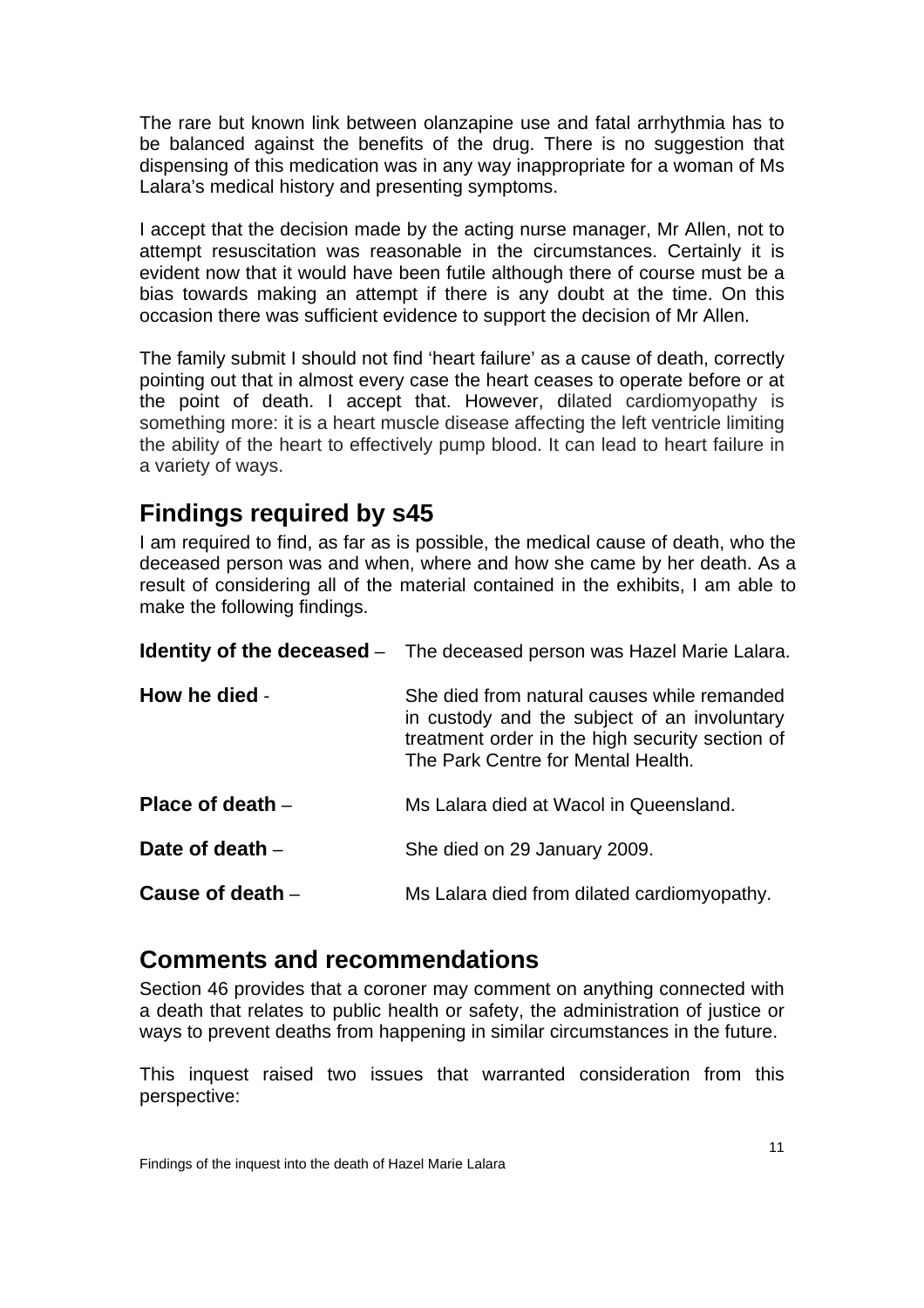- <span id="page-12-0"></span>• The manner in which sleeping patients at The Park are monitored; and
- The response to the code blue.

### *Monitoring of sleeping patients*

It is evident that staff conducting night checks at the Park must constantly weigh the competing purposes of first, ensuring a patient is alive and safe; and second, not causing unnecessary distress by unexpectedly waking them. The latter consideration is particularly important given the potentially volatile patient population in the HSIS and the benefit many would receive from uninterrupted sleep. In this case I accept the explanation given by Nurse Tran as to why she did not seek assistance to enter Ms Lalara's room until she had noticed her to be in the same position for over an hour. It was not unreasonable, given her experience with other patients, to consider the fact Ms Lalara had not moved between 4:00am and 4:30am particularly unusual or alarming.

It is evident that the circumstances surrounding Ms Lalara being found deceased have been widely discussed at The Park at all levels. There is no evidence that nursing staff at the Park are giving disproportionate weight to not waking patients over the need to ensure they are alive and safe. In these circumstances I do not consider any recommendation by me is desirable.

#### *Response to code blue*

In his initial report Dr Griffiths noted:

*The code blue protocols required nursing staff to contact security via a landline who then must summon the duty doctor and nurse manager.* 

*If this is indeed the procedure currently in place, it seems cumbersome, and in the absence of a dedicated MET (medical emergency team) with full resuscitative equipment on permanent standby, a code blue called to an un-witnessed arrest at this facility would be unlikely to result in a successful outcome.* 

In his evidence at the inquest, the clinical director of the HSIS, Dr Darren Neillie, confirmed that the code blue (medical emergency) system relied on a paging system that would prompt medical staff to call a land line telephone. He was otherwise uncertain about other aspects of what kind of response (and with what equipment) a code blue ought to elicit. I agree that for a facility such as this, resuscitation equipment at least equal to that available in other corrective service facilities should be available.